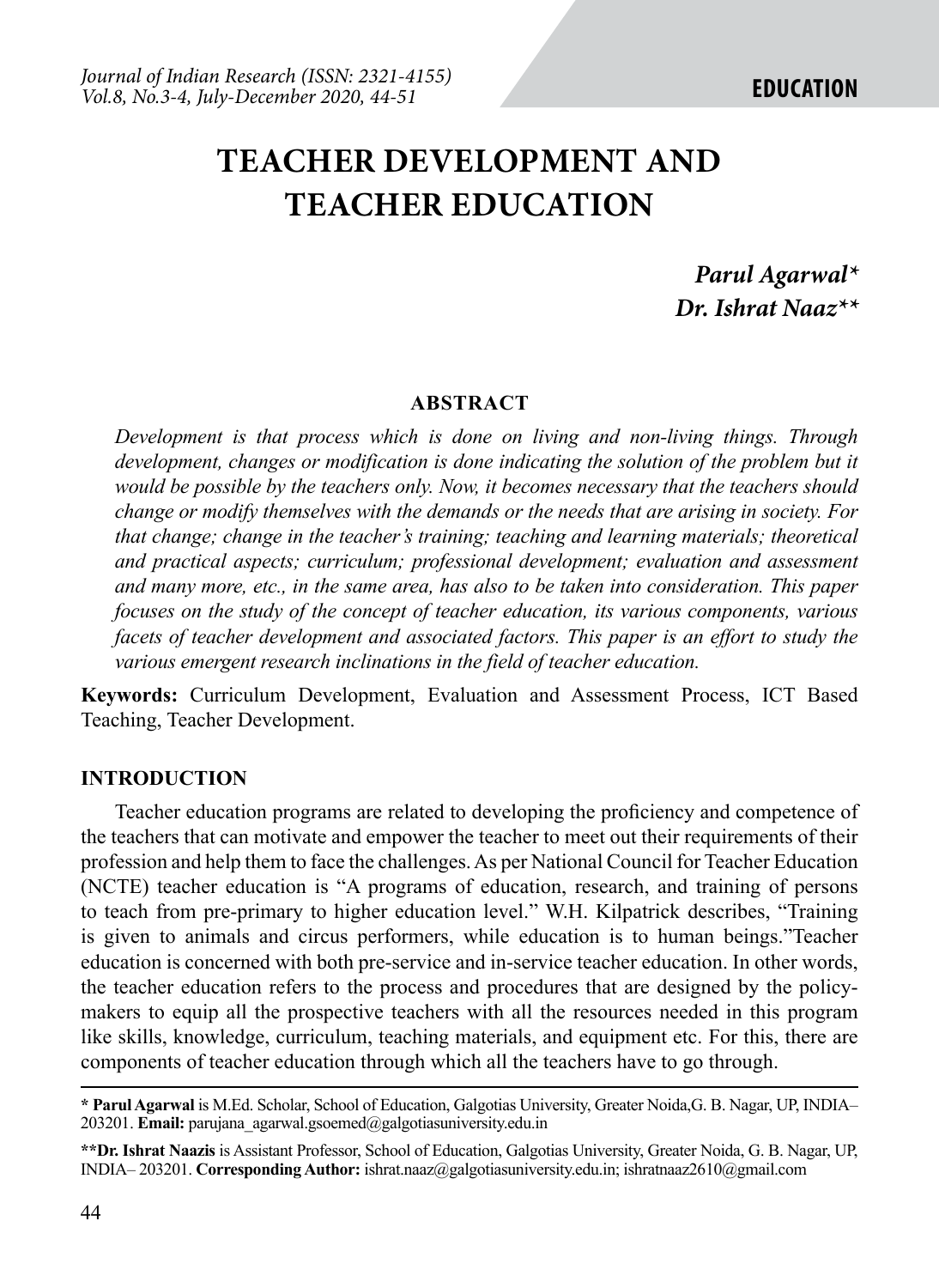# **TEACHER EDUCATION: ITS COMPONENTS**

There are three components which have to be considered as important elements for the teacher education who are to be taught about the skills and knowledge. After that, it will help them in their teaching and most importantly, it will help them professionally.



**Figure 1: Components of Teacher Education**

# **Components:**

- **• Teaching skills:** It includes providing training and practice with different techniques, skills, approaches, opportunities and strategies that will help the teachers to plan out and to deliver their instructions in the classroom which will provide them with appropriate reinforcement,so that there can be an effective evaluation. It includes effective classroom management skills, preparation and use of instructional materials and communication skills.
- **• Pedagogical theory:** It includes foundations of knowledge like philosophical, sociological and psychological subjects that will give them the basic knowledge to do practice of teaching skills in the artificial classroom. It is based on the stage-specific theory i.e., needs and requirements of the students.
- **• Professional skills:** After learning the basic knowledge about the skills, techniques and strategies in an effective manner, professional skills will help the teacher to uplift themselves in this industry and so, their professional growth will also increase. In this industry, teachers will learn and understand about the soft skills like counseling, interpersonal communication, computer interface, management skills and lifelong learning skills and all these will help the pupil-teachers to bring a change in themselves in terms of knowledge, attitude, behavior, personality etc.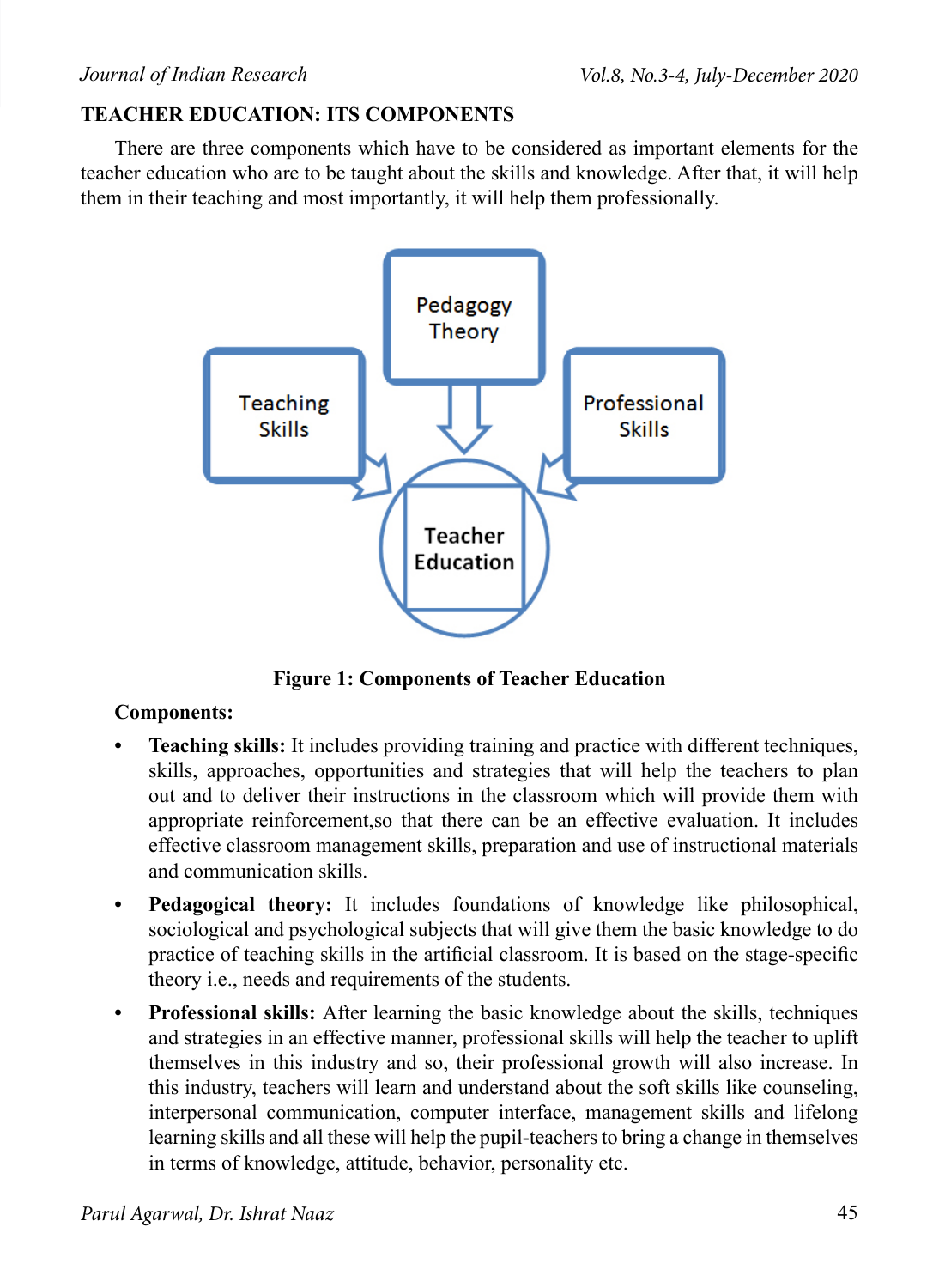As soon as all these things are taken into consideration then, they start developing themselves.

### **TEACHER DEVELOPMENT**

It refers to the continuous process to develop, change and grow themselves in terms of their professionalism throughout their career. In this sense, the teacher needs to learn each and everything that is coming in the way of the development of the process, so that all those can be used by them in a real situation and with that; their personal and professional growth will be possible side by side. The best way to grow them is to take up their own teaching done in the classroom and try to improve upon it or take the feedback either from the students or from the colleagues regarding the teaching done in the classrooms. James (2001) mention, "Teacher can best learn through their own experience, following the guidelines from the course book, experimenting the new curriculum, taking a new role, changing the course books and trying out different ideas in classroom practice". He also says that collaboration in teaching like team teaching, joint work, peer observation, supervision, support, discussion plays an important role in teacher development. But it will be possible only when no one is forcing them to develop i.e., the teachers should motivate themselves that they have to change themselves and need to adapt to the changes and innovations coming in the teaching-learning process. Teacher needs to be updated themselves as a part of their development to adjust themselves in the new kinds of issues and challenges coming by and new ideas and concepts coming up in the disciplines and also to act accordingly with the changing needs and desires of the learners with time and economic, social and technological change(Gnawali, 2008). He also reported that without teacher development, the profession will be monotonous, tedious, slow and uninspiring. So, development starts from that day only when they take admission in Bachelor of Education (B.Ed.) course where the foundation of education, skills and basic knowledge are given to all pupil- teachers and they move on, changes come in them and at last, they have to teach the students in the institutions but again for that need to adapt the changes coming in these areas.

# **Important Factors for Teacher Development**

- Changes in the curriculum;
- Changes in learning aids;
- Modification or innovation coming in teaching aids;
- Professional development;
- Individualized learning.

There are additional factors that help the teachers to develop themselves more so, research take place which is conducted in every area but when we talk about the development of the teacher than all the things which are related to them whether it is for the pre-service or in-service program. The researcher takes the concerned area where they feel any kind of innovations or the need for modification is required. Thus, following are the emergent research inclinations in the field of Teacher Education.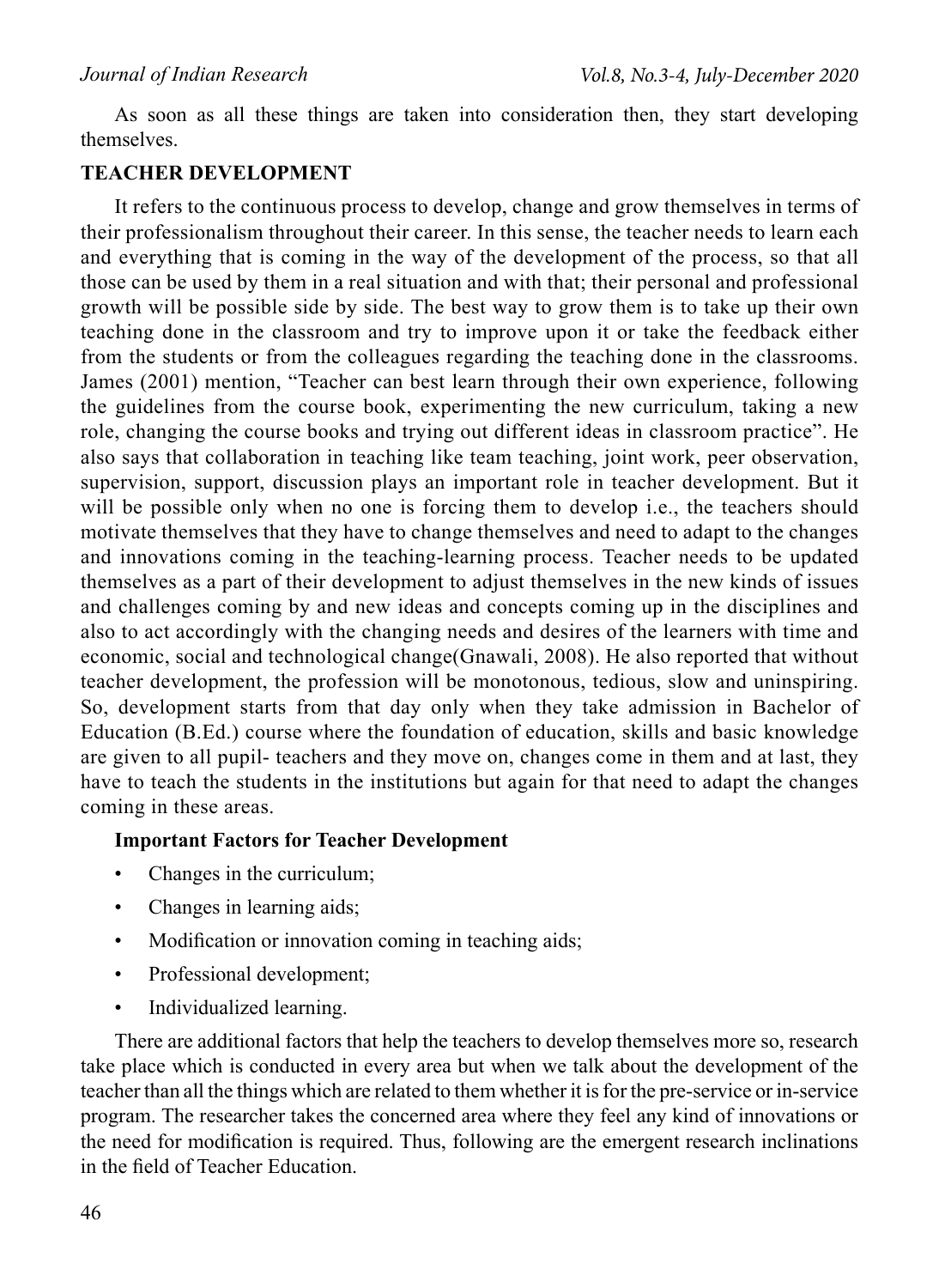

**Figure 2: Leaning Areas in Research in Teacher Education**

# **Teaching and Learning Methodology:**

In today's era of development, society wishes that their students should have an overall development in every area. School changes their pattern of teaching- learning methods accordingly. With this, students construct their knowledge and skills; do experiments with which they further gain experience etc.

James (2010) led study on communication in second language (English) for teaching and learning. Teacher is undertaking a difficult step of imparting language skills to the students as they are not in position of learning new basic skills of language at school and at college level. Students require high level of skills in critical analysis and literary appreciation but they are failing in this which lead to decline in the socio-cultural development. Instructional communication is the best method to impart a second language. Bhati (2016) studied the effectiveness of cooperative learning methods for teaching English students of secondary school. The researcher wants to compare different teaching methods. Teachers must change the roles for knowledge transference to help, promote and encourage learners to acquire knowledge from various media and learning centers. Josephine (2016) studied the effectiveness of a blended learning programme on academic achievement in teaching of physical science among student teachers of Pondicherry, where blended learning was found to be an appropriate method to use in the classroom for increasing academic achievement. Here, students are given freedom to understand the concept on their own level. After going through the above research, it was found that teachers should use those methods which suit best to them for having lifelong learning.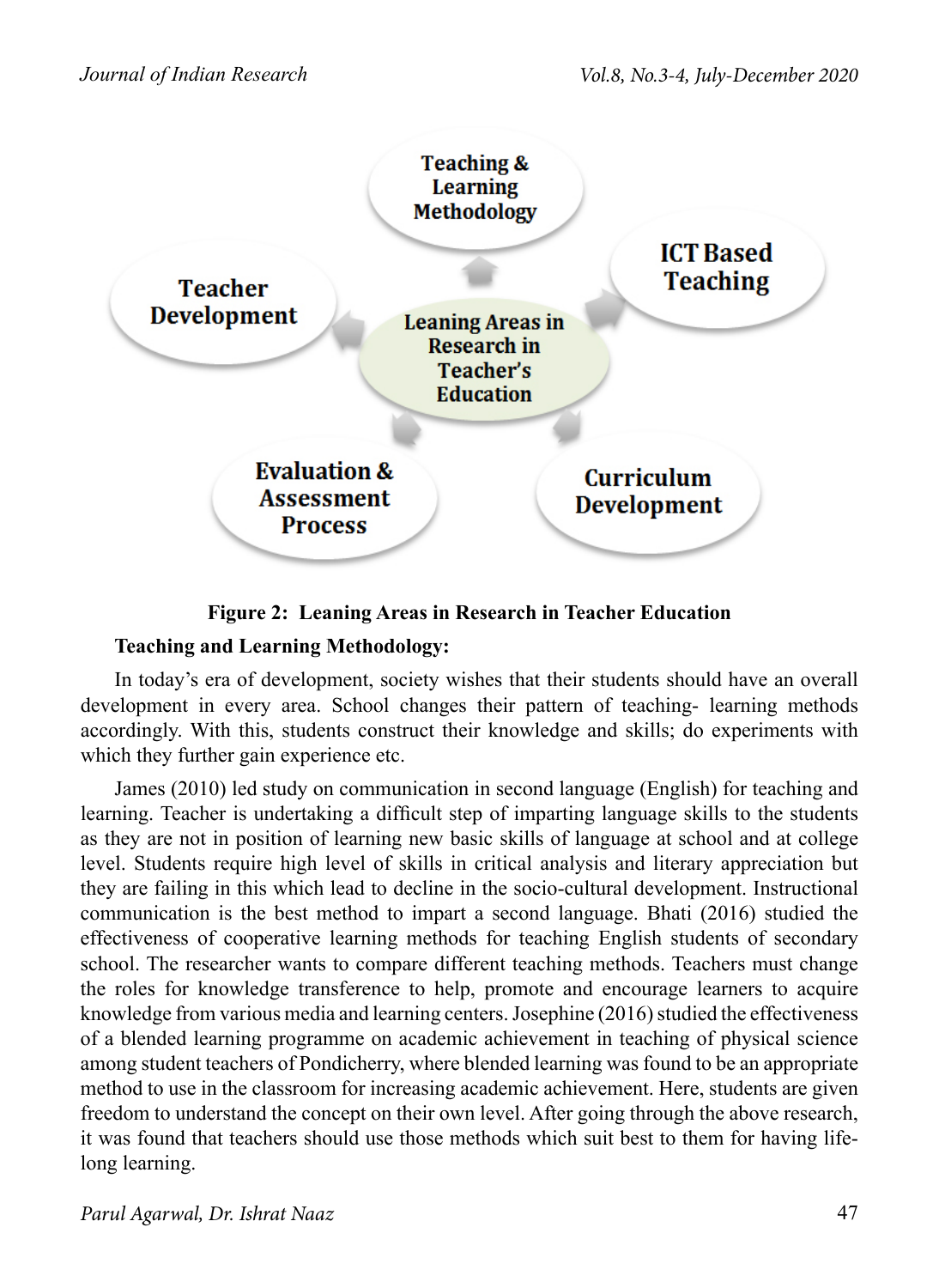#### **ICT Based Teaching:**

In the world of globalization, every person wants themselves to connect globally which improves their knowledge, skills, information, and utilizing new technology and implementing all those in their real life such that development would occur. ICT used in school, colleges and universities helps the students and teachers to make their content delivery effective which enables them to understand the concept easily. Students and teachers can make the use of recent technology for upgrading themselves. Kumari (2013) emphasized her focus on the study of attitude towards ICT of science teachers at the secondary level in Shillong. Due to lack of using ICT, teachers are lacking behind in leadership, resulting in a decrease in teaching efficiency. Kumari (2013) carried the study of teacher effectiveness of ICT familiar and ICT unfamiliar college teachers. The knowledge of ICTs is essential for college teachers as it increases teacher's performance and also students' achievement (Dwivedi, 2016). Sridharan (2016) carried out research in the area of attitude and aptitude of teacher instructors towards ICT. But due to advancement in technology, a digital gap has been found between the teachers who have access to and control over technology and those who have no access. Realizing the importance of information technology, ICT is now used by the teachers to deal with content in a classroom creating appropriate environment for the media to be used in an effective manner with free access to a large number of information resources but for that teachers should have a knowledge about these. Then only, he will be able to implement it in the classroom as a teaching material for that he/she should be self-confident. If we want that pupil teachers should use technology then, it is the need that arises to prepare them and motivate them during preservice training. From the above research, ICT is the best method to increase the teaching performance, attitude which ultimately increases students' achievement (Kumari, 2013; Dwivedi, 2016; Sridharan, 2016).

#### **Curriculum Development:**

It is an important tool for making the interaction between teachers and students where teachers change the curriculum according to the needs, requirements arising from students and society. Demands for all these will be completed when proper supply will be available within the institution and with teachers. After that, teachers will develop their curriculum accordingly with the limited resources available. Lodh (2011) in his study of science curriculum of secondary schools in the state of Tripura found that the curriculum needs to be changed according to present needs so that overall development can be done by acquiring scientific knowledge, skills and experiences. For qualitative improvement in teacher's education, there is a need for re-defining the teacher's role within the framework of pre-service and in-service learning. For that programme, collaboration and networking are essential for ensuring the effective and efficient implementation of the teacher education programme (Taneja, 2014). The main aim of evaluation is to better the course for students of the future. De Kalidas (2018) studied the relevance of the teachers training curriculum in present scenario. His was a historical approach showing the absence of humanistic and nationalistic qualities in the curriculum and also views the present scenario of the society. He recommends a change and modifications of the teacher's training curriculum i.e., B.Ed. with immediate effect to save Indian society and to flourish India by making out the best with traditional values, humanitarian outlook, nation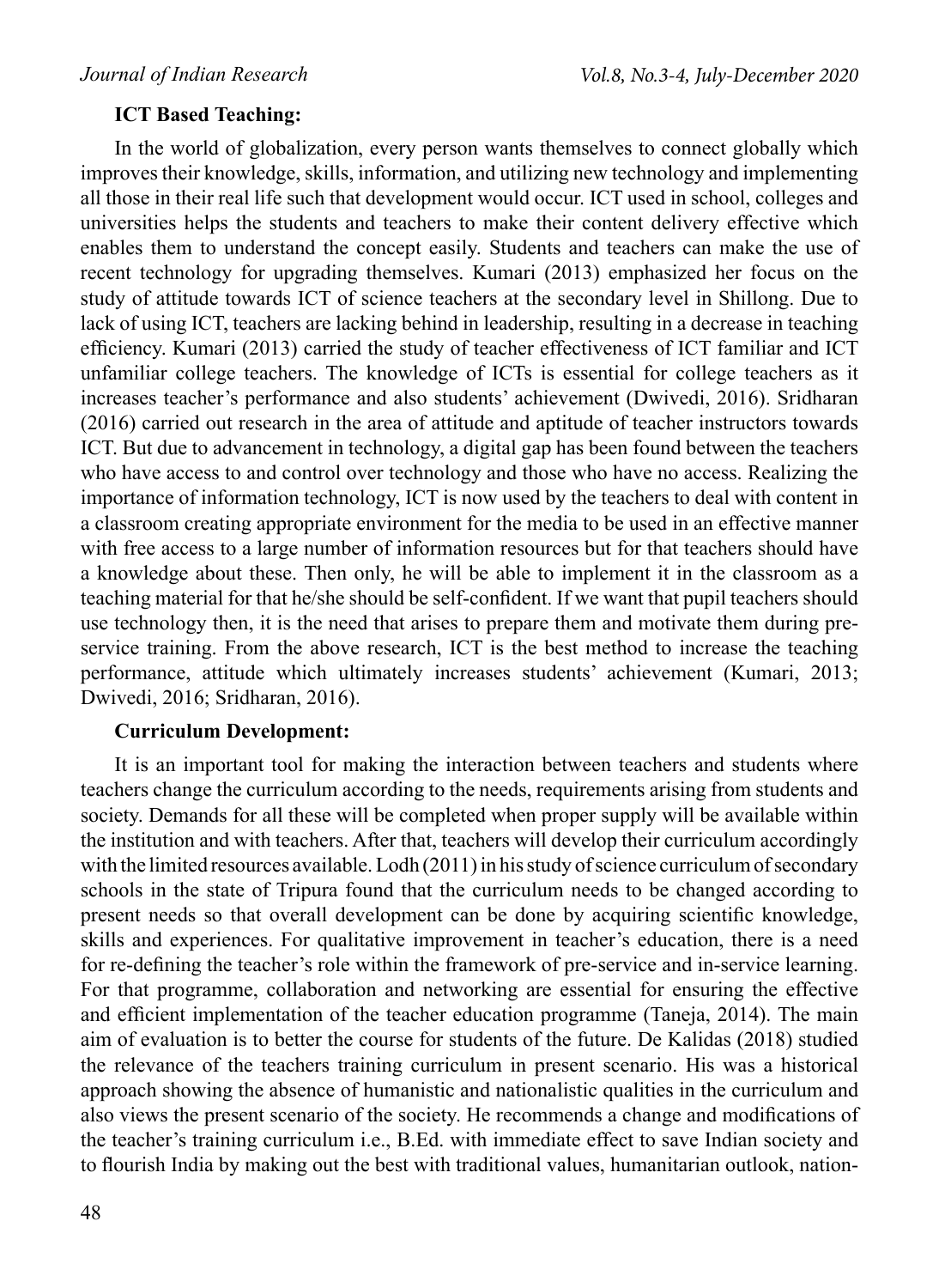loving principles and proper actualization of constitutional values. It can be solved by doing modification with all human values and man-making education and the interest of the nation as a whole with top-most priority and urgency. It concluded through research review that changes in curriculum that builds effective step towards development among teachers and students.

### **Evaluation and Assessment Process**

Both the words are used as a synonym at various places but there is a difference between them. Evaluation is to make the person ranked/positioned in a classroom whereas assessment is made to identify the performance level of students. It plays important roles in the life of teachers, students and parents, where students are continuously evaluated through formative and summative way. Accordingly, suggestions are given to them for improvement and teachers keep in mind through which methods they will teach next time for better improvement. It also plays an important role in teacher perspectives where teacher programme curriculum changes with the rise in demand and supplies them in the proper form, making them effective and competent teachers. Kaur (2013) did an evaluation on quality assurance in higher education. The researcher focuses on catering to the needs arising in the market for providing an effective quality of education at a higher level. Here, the student is evaluating the teaching methodology and curriculum for making it out whether it is focusing on the quality of implementing it to the students and changes as per the rise in needs. Panda (2019) focused on an evaluative study of effectiveness of in-service education programme of elementary teachers. Researcher proposes to study the development of in-service education to assess effectiveness, to study the education needs of the teachers and to find out the priorities arising in the area of in-service education, to study the views of teachers on utility and to suggest guidelines for effective organization of in-service education programme. Development of innovative strategies should be encouraged to ensure the effectiveness of the in-service training programme. It can be concluded that most of the papers were related to evaluation not assessment. Researchers conducted in the area of evaluation have focused on the area of higher level and university level, and not on the area of primary and secondary level.

# **Teacher Development**

The teacher tries to develop themselves in every area they get the opportunity to develop in terms of knowledge, skills, ICT, research area and many more etc. so that all these things can be imparted or been inculcated among the students for development. Teachers will develop only when they want to change or modify themselves rather than someone pushing them to upgrade themselves. Tunio (2012) studied the effectiveness of teacher training programmes in English for secondary and higher secondary schools, forcing on all trained English teachers at Larkana district. The researcher conducted the study on the basis of government educational policies to provide qualitative education to the students through effective instructional methodologies. At last, an objective was achieved where teachers themselves get academic benefits. Teaching will only be effective when the teacher gives quality of education through the improvement in teacher performance as Thakur (2017) inferred from the research on teacher effectiveness as related to cognitive style and emotional competence. After identifying the intervening variables, improvement can be done by knowing about cognitive styles and emotional competence. Ullah *et al.* (2008) studied the effectiveness of teacher education programmes in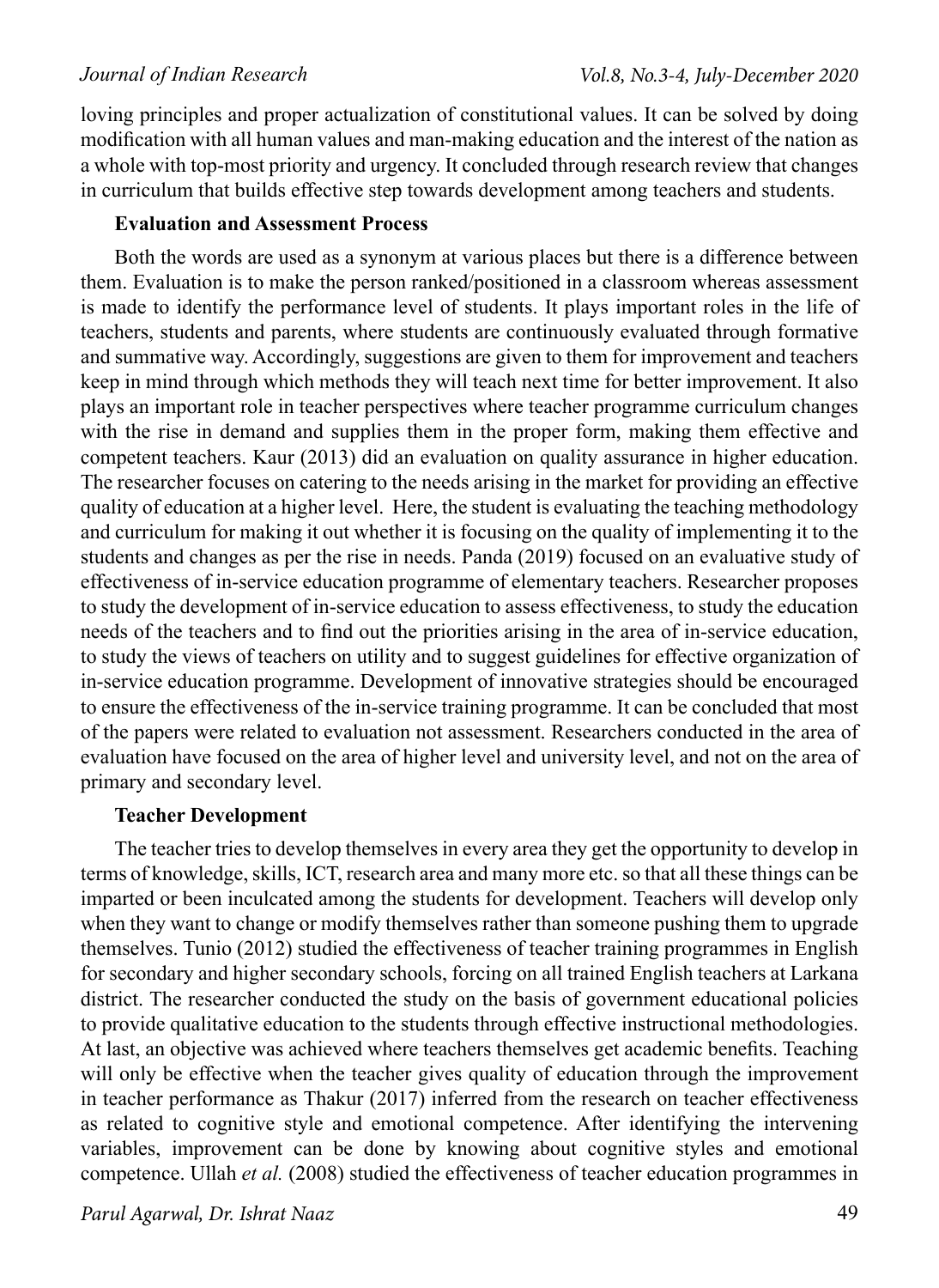developing selected teaching skills for secondary level and means to improve the programmes for pre-service teacher education programmes in Punjab. The researcher mainly focused on the development of skills and behavior of the graduates that can better be evaluated while they were performing the skills and exhibiting the behavior in the classroom. Therefore, the continuous classroom observation method was considered the most appropriate for this study. It was observed through above research that teachers should develop or change themselves in the area of primary and elementary level.

# **CONCLUSION**

Teacher education programmes include pre-service and in-service teacher training programs. In pre-service programmes pupil-teachers are given knowledge in pedagogy, foundation of education and practical knowledge. In in-service programmes teachers try to upgrade themselves in every area they get the opportunity to develop themselves which would ultimately increase the teaching process during classroom transactions when appropriate methods will be used by the teacher. These will be helpful for the students and pupil-teachers to upgrade themselves. After emergent inclinations discussed above, the need is mentioned so that it might help the upcoming researchers to do research in that area for more development.

# **REFERENCES**

- 1. Bartlett, L. (1990). "Teacher development through reflectiveteaching". In J. C. Richards and D. Nunan (Eds.). *Second Language Teacher Education*. Cambridge :Cambridge University Press.
- 2. Dewey, J. (1956). *The Child and the Curriculum and School and Society.* Chicago, Illinois, U.S.A. :University of Chicago Press,
- 3. Peters, R.S.(1967).*The Concept of Education,* UK: Routledge.
- 4. Gnawali, L. (2008). "Teacher Development through Reflective Practice". *Journal of Education and Research*, **1**, 69-71. https://doi.org/10.3126/jer.v1i0.7953
- 5. Gnawali, L. (2008). "Teacher development: what is it and who is responsible?",*Bodhi: An Interdisciplinary Journal.***2**(1): 219-220.
- 6. Hacer, Hande Vysal,(2012). "Evaluation of An In-Service Training Program for Primary School Language Teachers in Turkey", *Australian Journal of Teacher Education*, Vol. **37**(7).
- 7. Jahangir, S.F., Saheen,N., & Kazmi,S.F.,(2012). "In-Service Training: A Contributory Factor Influencing Teachers' Performance", *International Journal of Academic Research in Progressive Education and Development*, Vol.**1.**
- 8. Joshi, L. (2014)."Professional Development Current Trends in Teacher Education (With Reference to ELT and Computer Science)", International Journal of Advance Research in Computer Science and Management Studies Volume **2**(5).
- 9. Kumar, S. (2019) "e-Governance in Teacher Education in India: Challenges and Opportunities," *2019 International Conference on Digitization (ICD)*, Sharjah, United